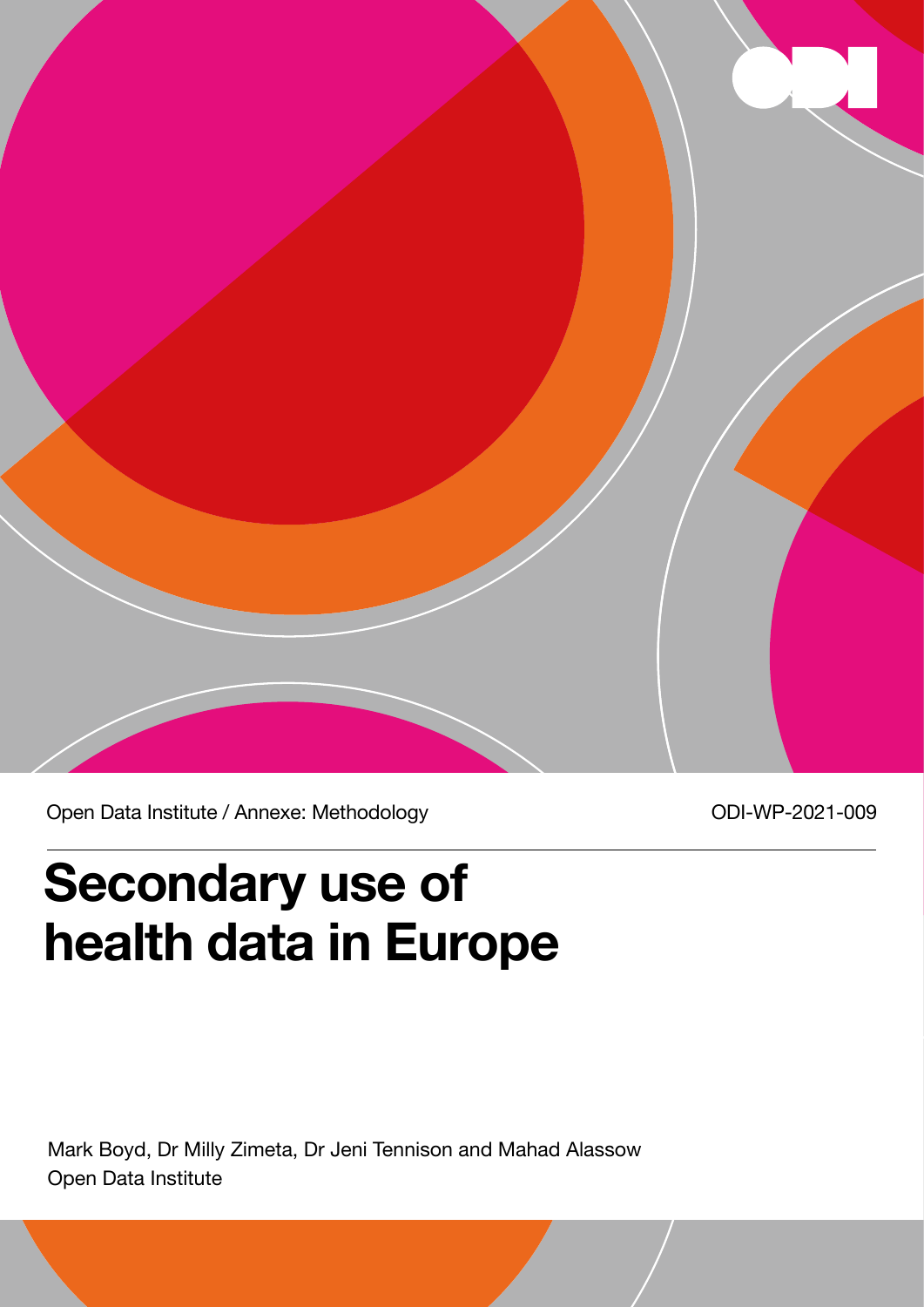### 2 **1. Creating an indicator framework**

- 1.1 Background *2*
- 1.2 Research *2*
- 1.3 Drawing on ODI work *2*

1.4 Indicators selected for the analysis of the secondary-use-ofhealth-data ecosystem *4*

- 2.1 Evaluating the policy components *12*
- 12 **2. Using the indicator framework to assess maturity of secondary use of health data ecosystems**
	- 2.2 Scorecards *14*

Source: ODI 'Theory of change' and manifesto *15*

15 **3. Validating the Framework and Country scoring**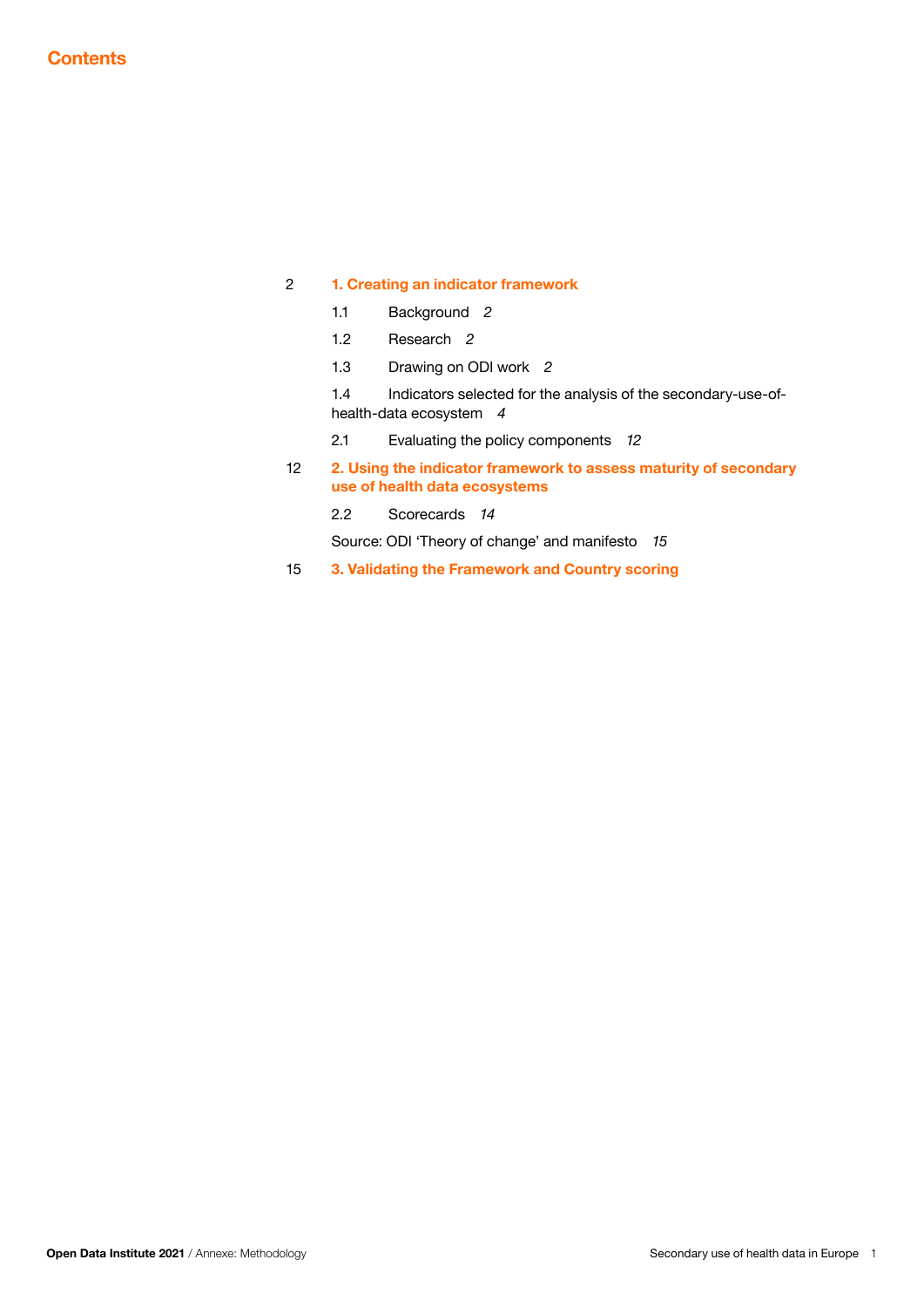## 1. Creating an indicator framework

## **1.1 Background**

This project sought to assess the policy context, across Europe, for secondary use of health data. To do this it was necessary to define a framework that could help compare each country's progress in a consistent manner.

The European Council's 2000 Presidency Conclusions proposed that a process for measuring innovation in policy advances could be used to guide the development of an indicator framework. In particular, the Council recommended that benchmarking processes be used to create mechanisms to compare policies across European member states<sup>[1]</sup>. A benchmarking process involves creating a suite of standard characteristics, or policy components, and measuring each country's policies against a completeness of vision in meeting the particular policy characteristic, and the stage of progress for policy implementation<sup>[2]</sup>. Ideally, a set of benchmarking indicators would refer to a specific policy context or defined set of policy actors<sup>[3]</sup>. Creating an indicator framework, then, to assess European progress towards creating a mature secondary-use-of-health-data ecosystem is a well-regarded and recognised policy analysis approach.

### **1.2 Research**

Given the research scope and timelines available for this project, it was necessary to draw on existing work where possible, while also quickly moving to analysing the European context in particular. Initially we employed a desktop research methodology, using terms including 'secondary use of health data ecosystem', 'health data models' and others to review existing work and define a comprehensive framework. This generated limited success, as there is no global framework to describe secondary-use-of-health-data ecosystems. We used existing work to identify key components for defining an indicator framework. Key resources drawn on included:

- 1 European Union (2020), 'Lisbon European Council 23-24.03.2000: Conclusions of the Presidency'.
- 2 Journal of Technology Management and Innovation (2010), 'A Proposal of Indicators and Policy Framework for Innovation Benchmark in Europe'
- 3 International Advances in Economic Research (2009), 'Competitiveness and the Benchmarking of Nations—A Critical Reflection - International Advances in Economic Research'.
- WHO Global Strategy on Digital Health 2020 2025<sup>[4]</sup>
- European Medicines Agency Secondary use of health data projects<sup>[5]</sup>
- IDC Research for European Joint Research Centre on secondary use of health data projects<sup>[6]</sup>
- **EFPIA policy positions on secondary use of health data**<sup>[7]</sup>
- Australian Government Framework on secondary use of health data<sup>[8]</sup>
- US NIH research on developing a secondary use of health framework<sup>[9]</sup>
- UK research on data governance standards for health research<sup>[10]</sup>
- ODI action research projects addressing new models of healthcare data [11]

These papers helped provide an overview of the general issues and common challenges in describing a comprehensive secondary-use-of-health-data ecosystem.

## **1.3 Drawing on ODI work**

The ODI's theory of change<sup>[12]</sup> explores how an open and trustworthy data ecosystem can be fostered by focusing on multiple data ecosystem components, for use of data for positive impacts as illustrated in the **Figure 1**, below.

- 4 WHO (2021), 'Global strategy on digital health 2020-2025'.
- 5 Eg EMA (2020), 'Electronic Health Record: Access, Share, Expand Project'.
- 6 IDC / The Lisbon Council (2020), 'Update of the European Data Market SMART 2016/0063 Story 6 – The Secondary Use of Health Data and Data-driven Innovation in the European Healthcare Industry'.
- 7 Including European Federation of Pharmaceutical Industries Associations (EFPIA) (2019), 'Position Paper Safeguards framework for secondary use of clinical trial data for scientific research September 2019'.
- 8 Australian Government, Department of Health (2018), 'Framework to guide the secondary use of My Health Record system data'
- 9 Journal of the American Medical Informatics Association (2007), 'Toward a National Framework for the Secondary Use of Health Data: An American Medical Informatics Association White Paper'.
- 10 Journal of Medical Internet Research Publications (2020), 'Toward the Development of Data Governance Standards for Using Clinical Free-Text Data in Health Research: Position'. Paper
- 11 ODI (2020), 'Applying new models of data stewardship to health and care data'.
- 12 Open Data Institute, 2018, 'Theory of Change'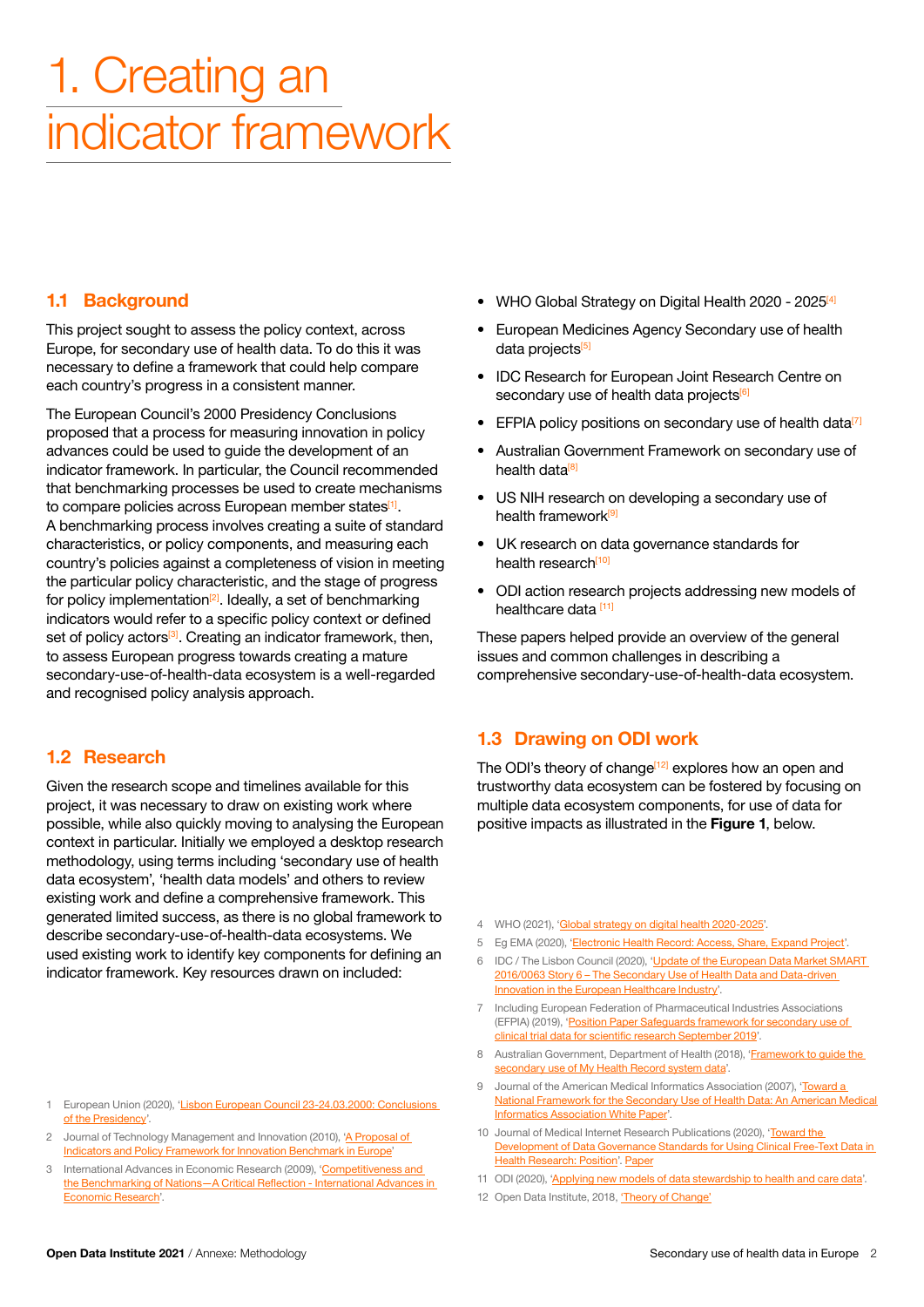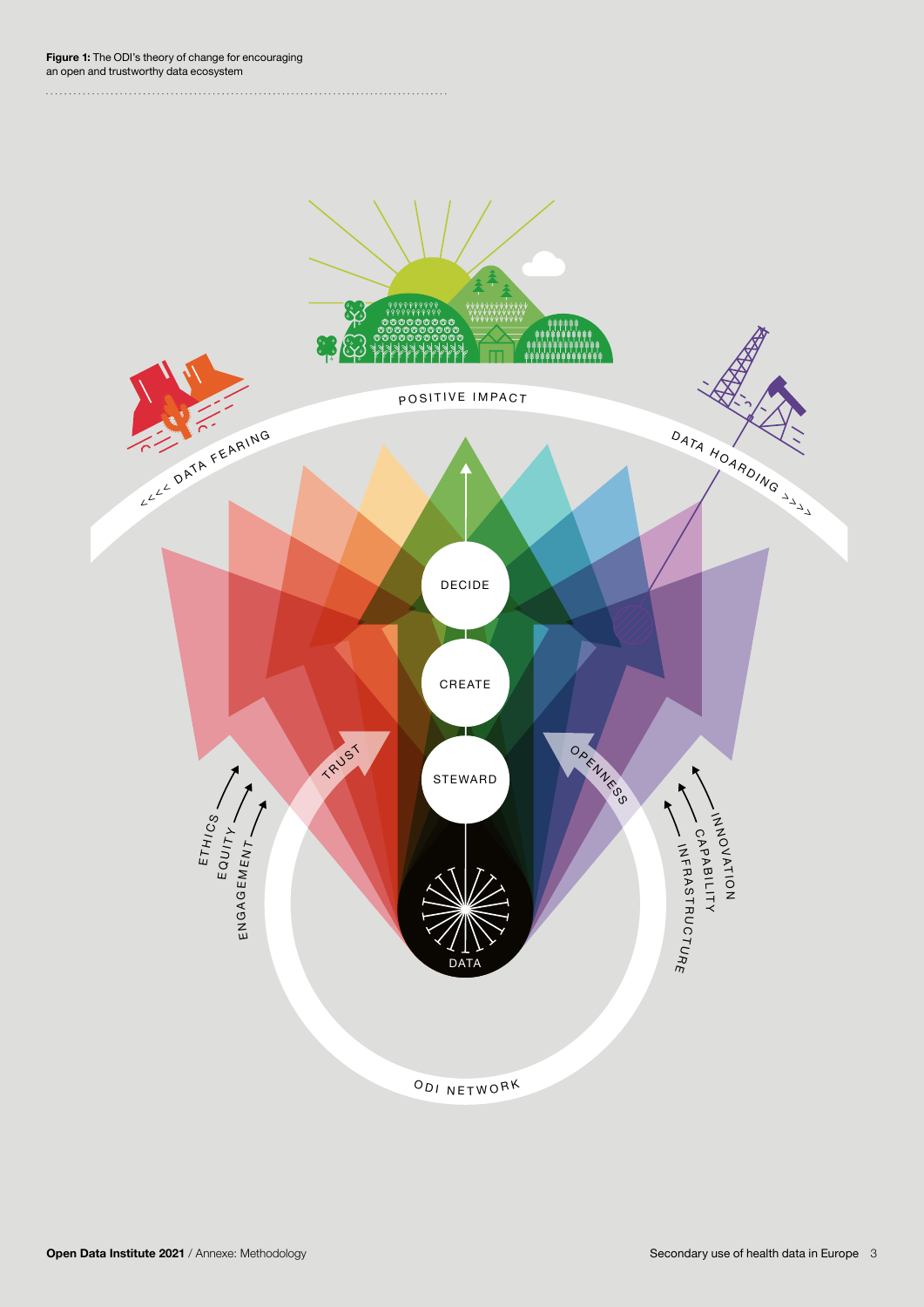The ODI believes that an open and trustworthy data ecosystem has the following key components, as outlined in the ODI's manifesto:

- **Infrastructure:** Sectors and societies must invest in and protect the data infrastructure they rely on. Open data is the foundation of this emerging vital infrastructure.
- **Capability:** Everyone must have the opportunity to understand how data can be, and is being, used. We need data literacy for all, data science skills, and experience of using data to help solve problems.
- **Innovation:** Data must inspire and fuel innovation. It can enable businesses, startups, governments, individuals and communities to create products and services, fuelling economic growth and productivity.
- **Equity:** Everyone must benefit fairly from data. Access to data and information promotes fair competition and informed markets, and empowers people as consumers, creators and citizens.
- **Ethics:** People and organisations must use data ethically. The choices made about what data is collected and how it is used should not be unjust, discriminatory or deceptive.
- **Engagement:** Everyone must be able to take part in making data work for us all. Organisations and communities should collaborate on how data is used and accessed to help solve their problems.

This model for data ecosystems can be applied to any jurisdiction, sector or domain. Here, we've used it alongside our analysis of country-level policy environments for secondary use of health data in the European region, to explore 'What does good look like?'.

## **1.4 Indicators selected for the analysis of the secondary-use-of-health-data ecosystem**

**Table 1** below describes each of the indicators and how they were selected, the alignment with the ODI's manifesto, and the evidence base that suggests why each indicator is relevant. Discussion of the limitations and suggestions from validation activities to improve the indicator are also given.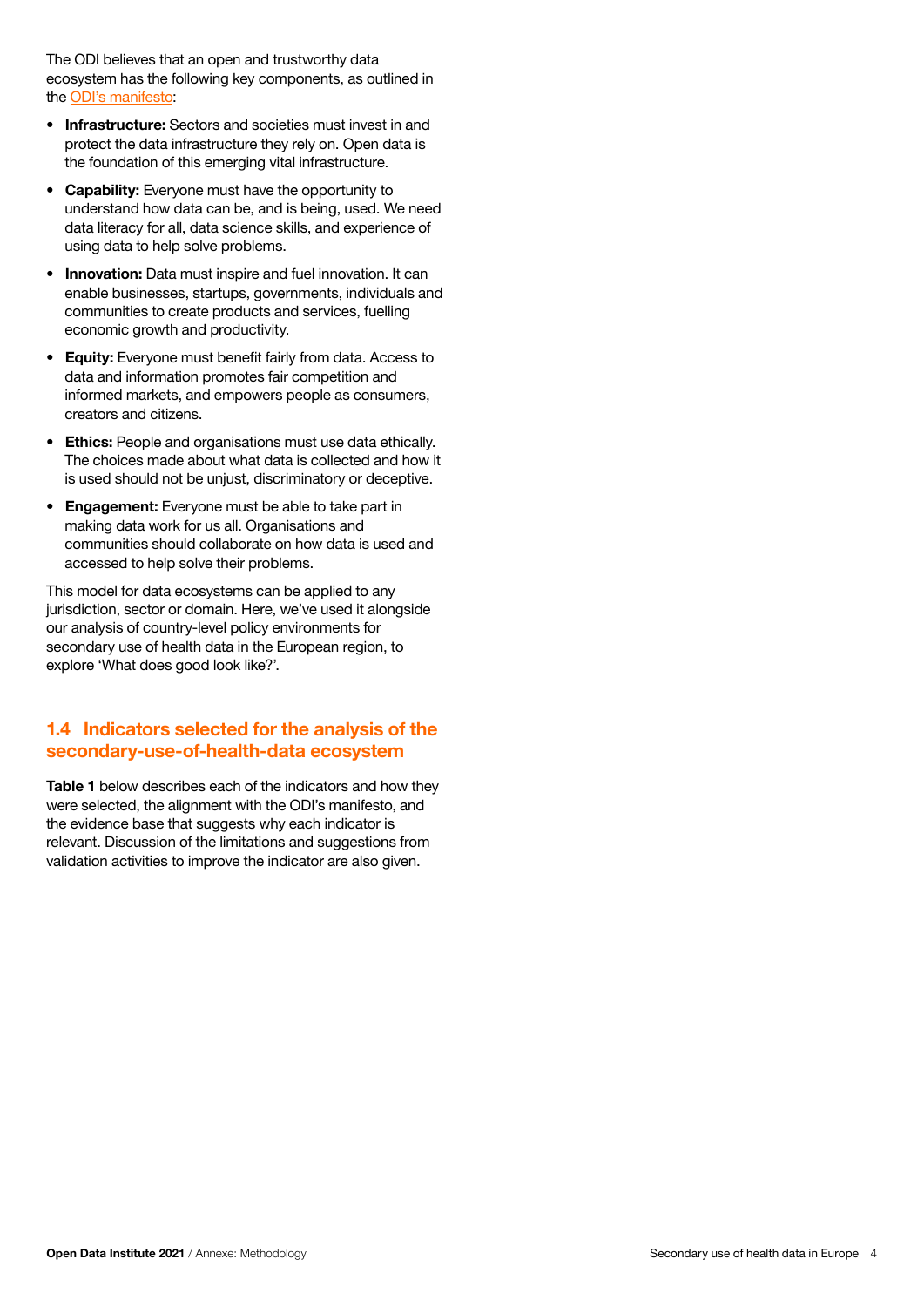| <b>Framework</b><br><b>Component</b>                 | <b>Success indicator</b>                                                                                                      | <b>ODI</b><br><b>Manifesto</b><br>area | <b>Evidence base</b>                                                                                                                                                                                                                                           | <b>Limitations and proposed</b><br>enhancements identified<br>through validation                                                                                                                                                                                                                                                                                                                                                          |
|------------------------------------------------------|-------------------------------------------------------------------------------------------------------------------------------|----------------------------------------|----------------------------------------------------------------------------------------------------------------------------------------------------------------------------------------------------------------------------------------------------------------|-------------------------------------------------------------------------------------------------------------------------------------------------------------------------------------------------------------------------------------------------------------------------------------------------------------------------------------------------------------------------------------------------------------------------------------------|
| <b>Burden of Disease</b><br>registries               | National illness and disease registries<br>have been established with >75%<br>of relevant patient population data<br>recorded | Infrastructure                         | The project reference group advised on<br>nine key types of datasets that could be<br>leveraged for secondary uses, and project<br>researchers were requested to assess<br>whether these datasets were available and<br>regularly reported within each country | Due to limitations in available data<br>and the scope of this research, strict<br>measures such as calculating >75%<br>could not be undertaken, and measures<br>of quality of the data collected and<br>reported were not assessed. As with all<br>dataset indicators, deeper analysis would<br>be useful to create a directory of known<br>datasets, and measure each for their<br>quality, completeness, and regularity of<br>reporting |
| <b>Biobank and</b><br>genomic data<br>centralisation | Established biobank and genomics<br>database centralised all structured<br>diagnostic results                                 | Infrastructure                         | The project reference group advised on<br>nine key types of datasets that could be<br>leveraged for secondary uses, and project<br>researchers were requested to assess<br>whether these datasets were available and<br>regularly reported within each country | As with all dataset indicators, deeper<br>analysis would be useful to create<br>a directory of known datasets,<br>and measure each for their quality,<br>completeness, and regularity of reporting                                                                                                                                                                                                                                        |
| <b>Patient health</b><br>records                     | Interoperable formats and standards<br>for EHR are adopted and records are<br>able to be shared securely                      | Infrastructure                         | The project reference group advised on<br>nine key types of datasets that could be<br>leveraged for secondary uses, and project<br>researchers were requested to assess<br>whether these datasets were available and<br>regularly reported within each country | Validation suggested that complete<br>information of the entire patient's<br>treatment route is gathered and stored<br>in the health records and should be<br>included in future assessments.<br>As with all dataset indicators, deeper<br>analysis would be useful to create<br>a directory of known datasets,<br>and measure each for their quality,<br>completeness, and regularity of reporting                                       |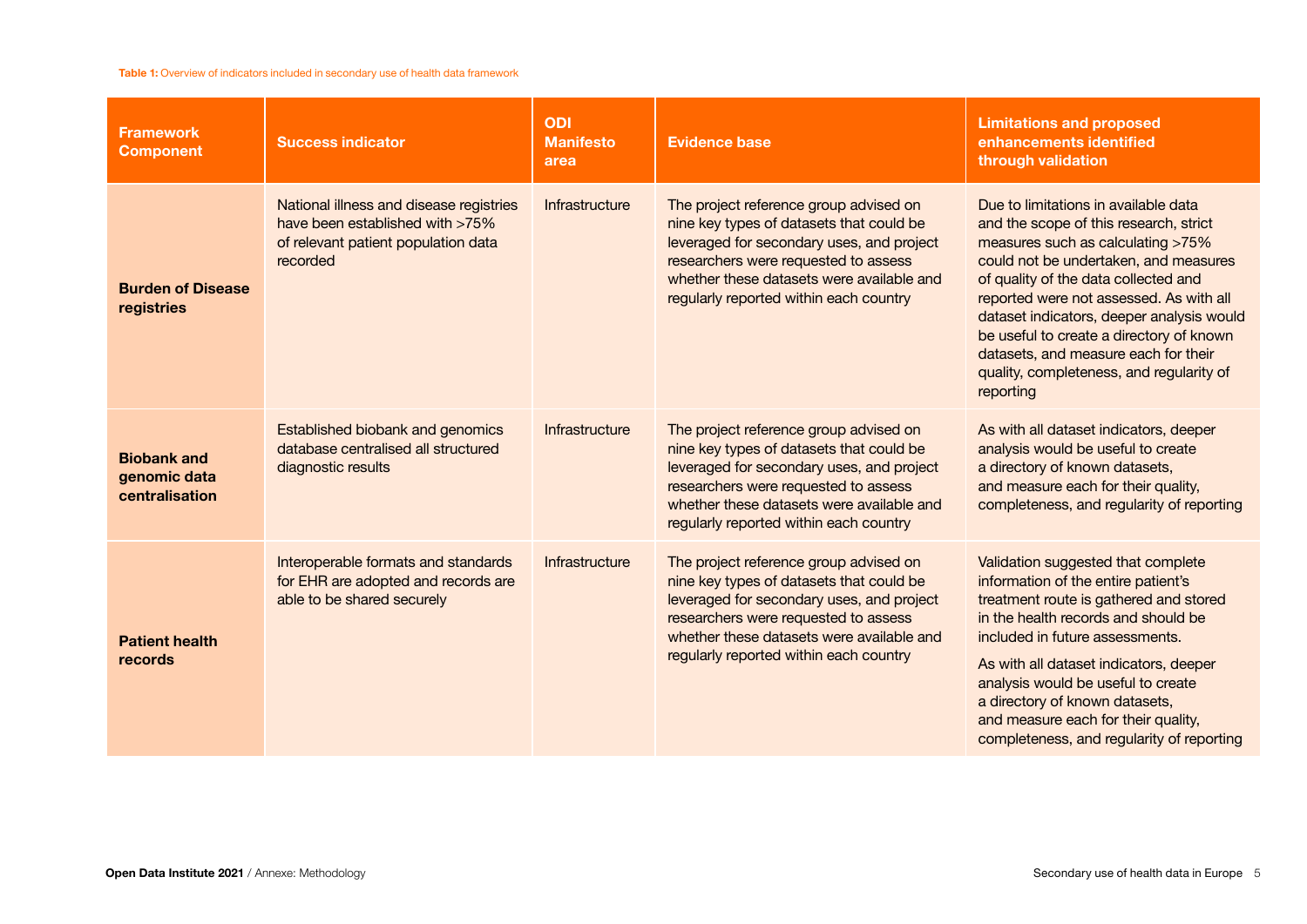| Medicine /<br>pharmaceutical<br>registers | National registers are maintained,<br>including adverse drug reaction<br>registers                                 | Infrastructure | The project reference group advised on<br>nine key types of datasets that could be<br>leveraged for secondary uses, and project<br>researchers were requested to assess<br>whether these datasets were available and<br>regularly reported within each country | Validation suggested that in addition to<br>the stated success indicators, it is also<br>important to stress access to the data, ie<br>that stakeholders can make inquiries and<br>get (pseudonymised) data for analyses.<br>As with all dataset indicators, deeper<br>analysis would be useful to create<br>a directory of known datasets,<br>and measure each for their quality,<br>completeness, and regularity of reporting |
|-------------------------------------------|--------------------------------------------------------------------------------------------------------------------|----------------|----------------------------------------------------------------------------------------------------------------------------------------------------------------------------------------------------------------------------------------------------------------|---------------------------------------------------------------------------------------------------------------------------------------------------------------------------------------------------------------------------------------------------------------------------------------------------------------------------------------------------------------------------------------------------------------------------------|
| <b>Patient reported</b><br>outcomes data  | Interoperable formats and standards<br>are created for patient reported<br>outcomes                                | Infrastructure | The project reference group advised on<br>nine key types of datasets that could be<br>leveraged for secondary uses, and project<br>researchers were requested to assess<br>whether these datasets were available and<br>regularly reported within each country | As with all dataset indicators, deeper<br>analysis would be useful to create<br>a directory of known datasets,<br>and measure each for their quality,<br>completeness, and regularity of reporting.<br>This measure was included in part as<br>a 'stretch' indicator, as in practice, few<br>jurisdictions globally are mature enough<br>to have incorporated patient reported<br>outcomes data as a standardised dataset       |
| <b>Science/clinical</b><br>data           | Scientific studies, observational<br>studies and clinical trials data are<br>available and sharing of data enabled | Infrastructure | The project reference group advised on<br>nine key types of datasets that could be<br>leveraged for secondary uses, and project<br>researchers were requested to assess<br>whether these datasets were available and<br>regularly reported within each country | As with all dataset indicators, deeper<br>analysis would be useful to create<br>a directory of known datasets,<br>and measure each for their quality,<br>completeness, and regularity of reporting                                                                                                                                                                                                                              |
| <b>Insurance claims</b><br>data           | National registers on social health<br>insurance claims are maintained and<br>published regularly                  | Infrastructure | The project reference group advised on<br>nine key types of datasets that could be<br>leveraged for secondary uses, and project<br>researchers were requested to assess<br>whether these datasets were available and<br>regularly reported within each country | As with all dataset indicators, deeper<br>analysis would be useful to create<br>a directory of known datasets,<br>and measure each for their quality,<br>completeness, and regularity of reporting                                                                                                                                                                                                                              |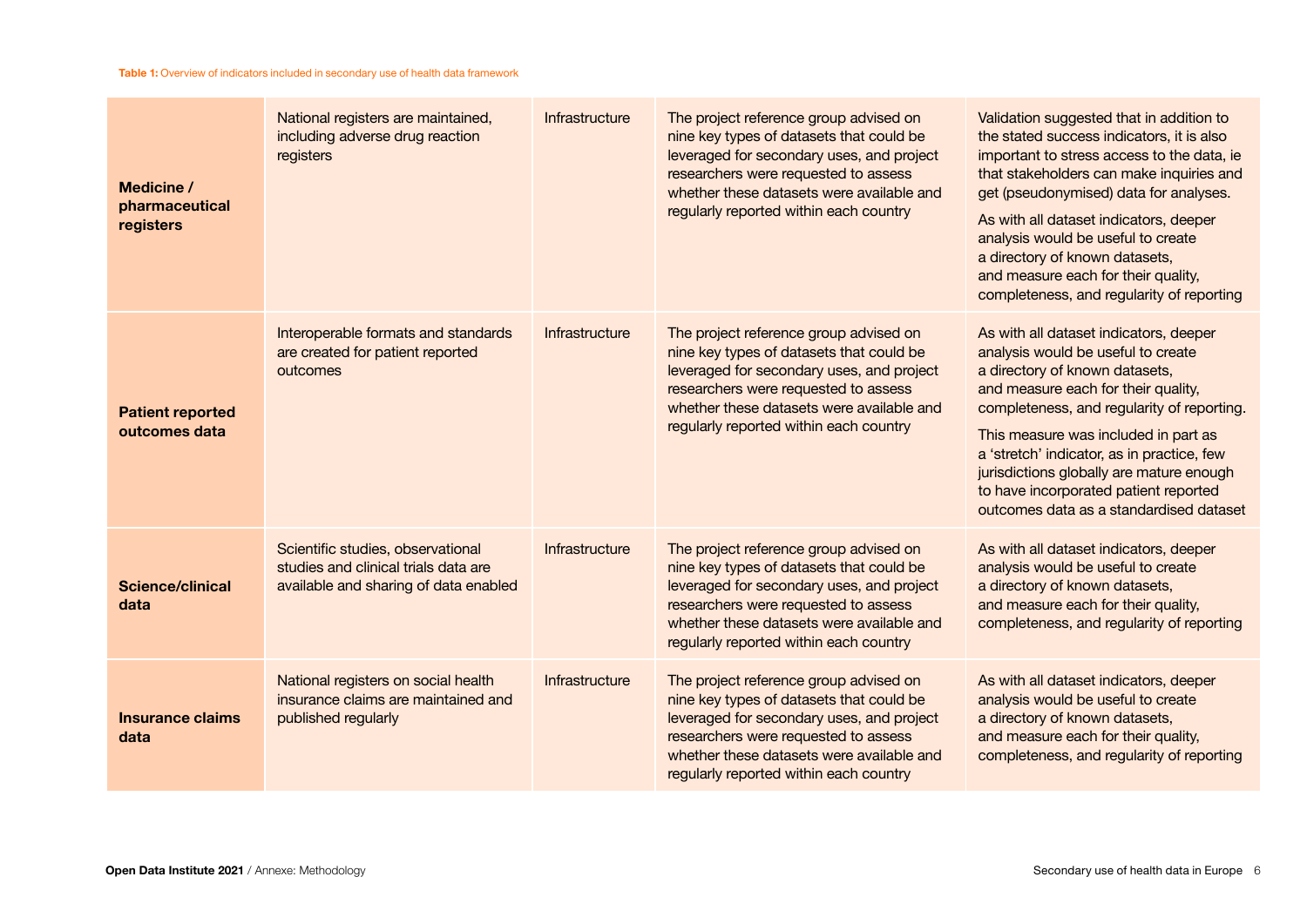| <b>Employment</b><br>sickness and<br>social security<br>data | National registers on illness and<br>sickness including social security<br>financing and costs of illness<br>on workplace participation are<br>maintained and published regularly                                                      | Infrastructure | The project reference group advised on<br>nine key types of datasets that could be<br>leveraged for secondary uses, and project<br>researchers were requested to assess<br>whether these datasets were available and<br>regularly reported within each country | As with all dataset indicators, deeper<br>analysis would be useful to create<br>a directory of known datasets,<br>and measure each for their quality,<br>completeness, and regularity of reporting.<br>In some jurisdictions, for example, these<br>are separate datasets, whereas in other<br>countries they are combined, so it is<br>challenging at the level of research scope<br>available to measure the exact maturity |
|--------------------------------------------------------------|----------------------------------------------------------------------------------------------------------------------------------------------------------------------------------------------------------------------------------------|----------------|----------------------------------------------------------------------------------------------------------------------------------------------------------------------------------------------------------------------------------------------------------------|-------------------------------------------------------------------------------------------------------------------------------------------------------------------------------------------------------------------------------------------------------------------------------------------------------------------------------------------------------------------------------------------------------------------------------|
| <b>Personal</b><br>and health<br>technologies data           | National systems for standardising,<br>collecting and reusing personal<br>health data from wearables, fitness<br>trackers, remote patient monitoring<br>and software as a medical service are<br>described, with citizen participation | Infrastructure | The project reference group advised on<br>nine key types of datasets that could be<br>leveraged for secondary uses, and project<br>researchers were requested to assess<br>whether these datasets were available and<br>regularly reported within each country | This measure was included in part as<br>a 'stretch' indicator, as in practice,<br>few jurisdictions globally are mature<br>enough to have incorporated personal<br>technologies and wearables data as a<br>standardised dataset                                                                                                                                                                                               |
| <b>Real World</b><br>Data (RWD)<br>infrastructure            | All RWD captured in consistent<br>standardised formats with advanced<br>data curation systems in place<br>enabling exploration, cleaning,<br>enrichment, and standardisation                                                           | Infrastructure | Described as essential in:<br>Opportunities for RWD, RWE Generation<br>and Evaluation of Therapeutics, NCBI<br>Bookshelf<br>FDA, RWE PROGRAM,<br>Global strategy on digital health 2020-2025                                                                   | N/A                                                                                                                                                                                                                                                                                                                                                                                                                           |
| <b>Real World</b><br><b>Evidence (RWE)</b><br>infrastructure | Health technology assessment<br>(HTA) bodies and policymakers have<br>established a clear framework for the<br>use of RWE in decision-making                                                                                           | Infrastructure | Described as essential in:<br>Opportunities for RWD, RWE Generation<br>and Evaluation of Therapeutics, NCBI<br>Bookshelf,<br>FDA, RWEE PROGRAM,<br>Global strategy on digital health 2020-2025                                                                 | N/A                                                                                                                                                                                                                                                                                                                                                                                                                           |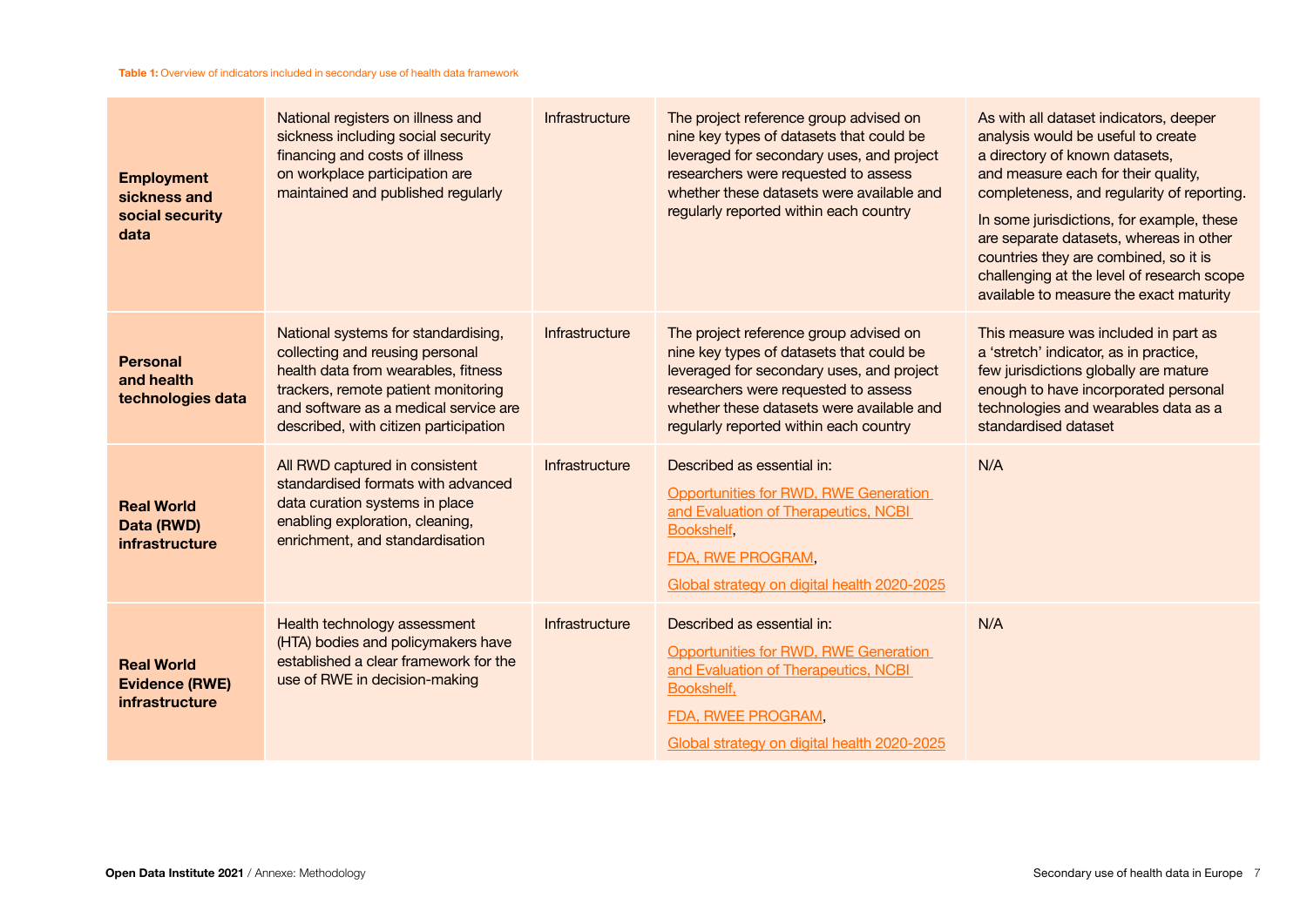| <b>Adoption of open</b><br><b>standards</b>                          | Health data policies confirm the<br>importance of using open standards<br>for health datasets and ministries<br>of health are committed to their<br>adoption                                        | Infrastructure | Essential for open standards: ODI, What are<br>open standards for data?, Open Standards<br>for Data Guidebook                                                                                                                                                                                                                                            | N/A                                                                                                                                    |
|----------------------------------------------------------------------|-----------------------------------------------------------------------------------------------------------------------------------------------------------------------------------------------------|----------------|----------------------------------------------------------------------------------------------------------------------------------------------------------------------------------------------------------------------------------------------------------------------------------------------------------------------------------------------------------|----------------------------------------------------------------------------------------------------------------------------------------|
| <b>Legal framework</b><br>for sharing of<br>secondary use of<br>data | A legal framework is articulated that<br>builds on the protection of personal<br>data to enable the use of de-<br>identified data to benefit society                                                | Infrastructure | Described as essential in:<br>Framework to guide the secondary use of<br>My Health Record system data,<br><b>Position Paper Safequards framework</b><br>for secondary use of clinical trial data for<br>scientific research September 2019,<br><b>Toward a National Framework for the</b><br>Secondary Use of Health Data: An American<br><b>Medical</b> | N/A                                                                                                                                    |
| <b>Evaluation</b><br>framework<br>for health<br>technologies         | A robust, ethical, and community-<br>participatory Health Technology<br>Assessment process is adopted<br>across Europe and in each Member<br><b>State</b>                                           | Capability     | Recognised as an essential element in:<br><b>Update of the European Data Market</b><br>SMART 2016/0063,<br><b>Position Paper Safeguards framework</b><br>for secondary use of clinical trial data for<br>scientific research September 2019                                                                                                              | N/A                                                                                                                                    |
| <b>Investment in</b><br><b>EHR systems</b>                           | Training is resourced and incentives<br>are available to healthcare institutions<br>and data ecosystem stakeholders to<br>encourage adoption of standard and<br>data sharing, including use of EHRs | Innovation     | Investment in EHR was considered a<br>foundational element that can enable<br>innovation. It is essential that EHRs are<br>available in a reusable format that can be<br>anonymised, aggregated and used for<br>secondary uses. As discussed in: Towards<br>trustworthy health data ecosystems                                                           | Validation noted in some jurisdictions,<br>data sharing of EHRs is expressly<br>forbidden, making this indicator<br>impossible to meet |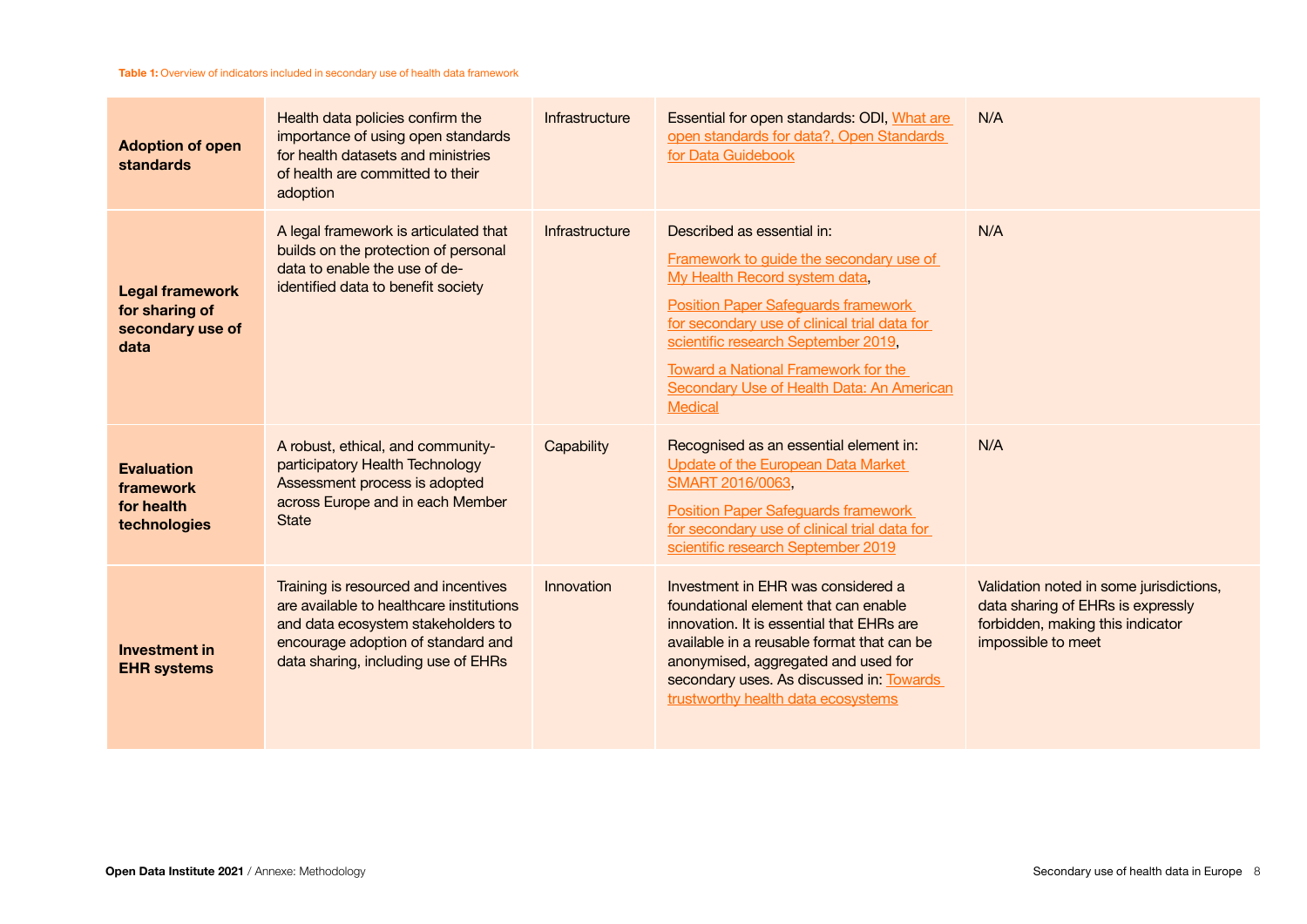| <b>Secondary use</b><br>of health data<br>policy is a national<br>priority | Specific policy is developed<br>that recognises the value of<br>secondary use of health data and<br>all stakeholders are encouraged to<br>participate in ecosystem networks,<br>with strategic investment available to<br>foster best practices | Innovation | Goal of project is to measure whether<br>secondary use of health data policy is<br>specifically described at country and<br>European-levels                                                                                                                                                                                                                                                                                                                                                                                                                                                                                                                                              | N/A |
|----------------------------------------------------------------------------|-------------------------------------------------------------------------------------------------------------------------------------------------------------------------------------------------------------------------------------------------|------------|------------------------------------------------------------------------------------------------------------------------------------------------------------------------------------------------------------------------------------------------------------------------------------------------------------------------------------------------------------------------------------------------------------------------------------------------------------------------------------------------------------------------------------------------------------------------------------------------------------------------------------------------------------------------------------------|-----|
| <b>Equity</b><br>considerations<br>addressed                               | Policies recognise the uneven<br>distribution of health resources and<br>seek to leverage secondary use of<br>health data to address inequity                                                                                                   | Equity     | Availability of secondary health data<br>disaggregated by subpopulations facing<br>greatest health inequalities is recognised<br>as an essential component in planning and<br>delivering equitable healthcare: Equity-<br><b>Oriented Toolkit</b><br>In addition, research has identified that<br>drawing on secondary use of health data<br>can help design therapies and health<br>interventions for sub-populations that<br>may not have had large enough sample<br>sizes in existing clinical trials to identify<br>opportunities for more personalised<br>healthcare: Patient Segmentation Analysis<br><b>Offers Significant Benefits For Integrated</b><br><b>Care And Support</b> | N/A |
| <b>Privacy regulation</b>                                                  | Robust privacy regulation is in place<br>that allows appropriate industry<br>access and use of high quality health<br>care data within agreed privacy<br>constraints                                                                            | Equity     | European GDPR context: Position Paper<br>Safeguards framework for secondary use<br>of clinical trial data for scientific research<br>September 2019                                                                                                                                                                                                                                                                                                                                                                                                                                                                                                                                      | N/A |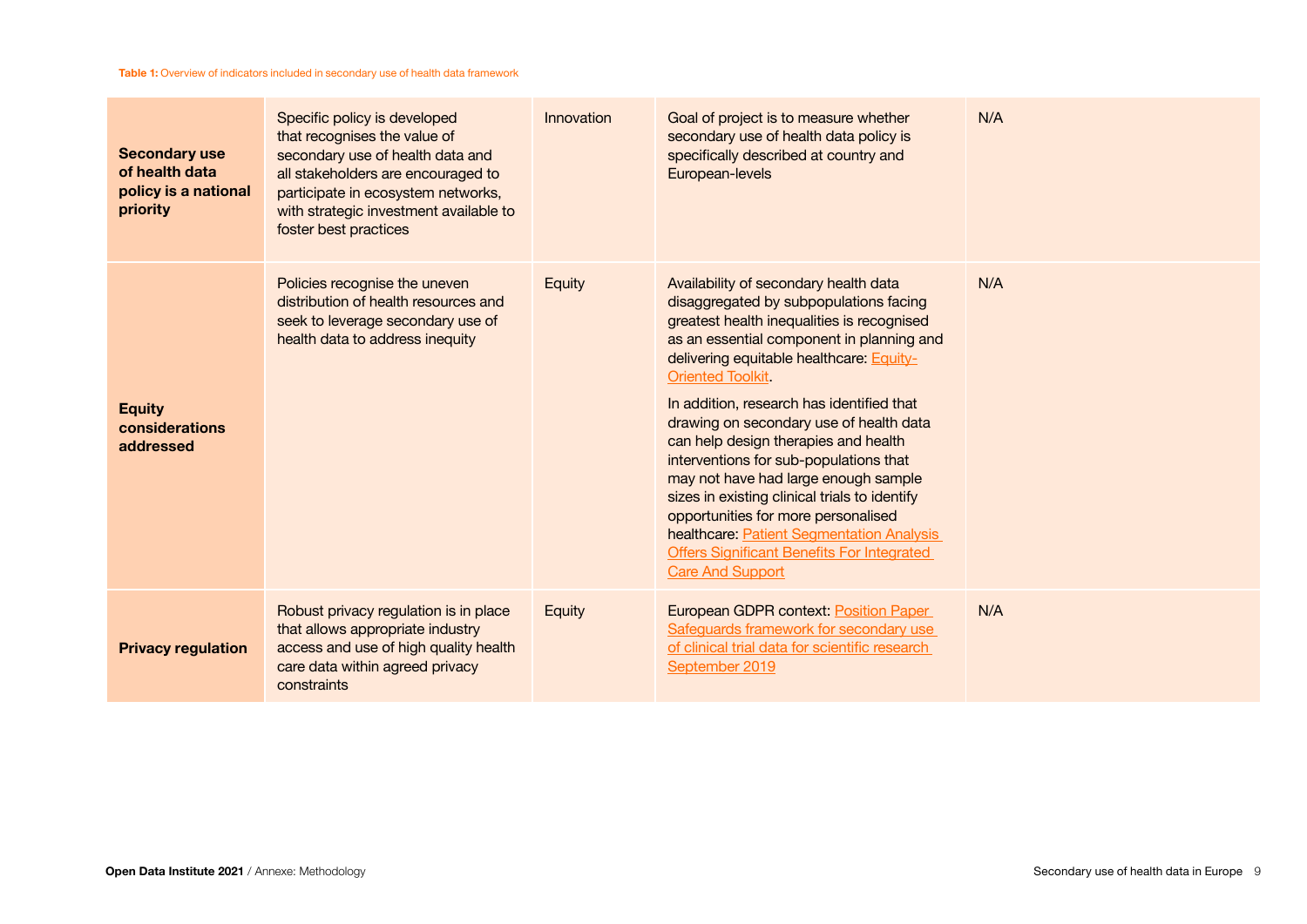| <b>High level of trust</b><br>in data-informed<br>healthcare                    | A high degree of willingness by<br>the public to consent to reuse of<br>their health data for research and<br>personalised healthcare goals is<br>observable | <b>Ethics</b>         | Towards trustworthy health data<br>ecosystems                                                                                                                                                                                                                                                                                                                                                                                                                 | Validation suggested that this indicator<br>could be more strongly linked to<br>secondary use of health data, for<br>example, by stipulating the use and<br>value was generated from secondary<br>use implementations. Validation<br>also suggested that "high degree of<br>willingness" to be defined specifically. |
|---------------------------------------------------------------------------------|--------------------------------------------------------------------------------------------------------------------------------------------------------------|-----------------------|---------------------------------------------------------------------------------------------------------------------------------------------------------------------------------------------------------------------------------------------------------------------------------------------------------------------------------------------------------------------------------------------------------------------------------------------------------------|----------------------------------------------------------------------------------------------------------------------------------------------------------------------------------------------------------------------------------------------------------------------------------------------------------------------|
| Ethical /<br>accountability<br>framework for<br>secondary use of<br>health data | Clear reporting, methods of redress<br>and consequences are defined and<br>resourced                                                                         | <b>Ethics</b>         | Clear ethical frameworks are recognised<br>as an essential component of health data<br>ecosystems: Position Paper Safeguards<br>framework for secondary use of clinical trial<br>data for scientific research September 2019                                                                                                                                                                                                                                  | Validation suggested that meeting<br>regulatory requirements of accessing<br>and processing data should also include<br>deleting the data after the conduct of<br>analysis                                                                                                                                           |
| Sustainable and<br>trustworthy data<br><b>institutions</b>                      | Strategic investment in data<br>institutions that can steward<br>data infrastructure and report on<br>implementation and capabilities                        | <b>Infrastructure</b> | Data institutions are recognised as an<br>essential part of health data ecosystem<br>infrastructure: Healthcare Research and<br><b>Analytics Data Infrastructure Solution:</b><br>A Data Warehouse for Health Services<br>Research,<br>Institutions, infrastructures, and data friction<br>- Reforming secondary use of health data in<br>Finland, Ville Aula, 2019,<br>Applying new models of data stewardship<br>to health and care data [report] - The ODI | N/A                                                                                                                                                                                                                                                                                                                  |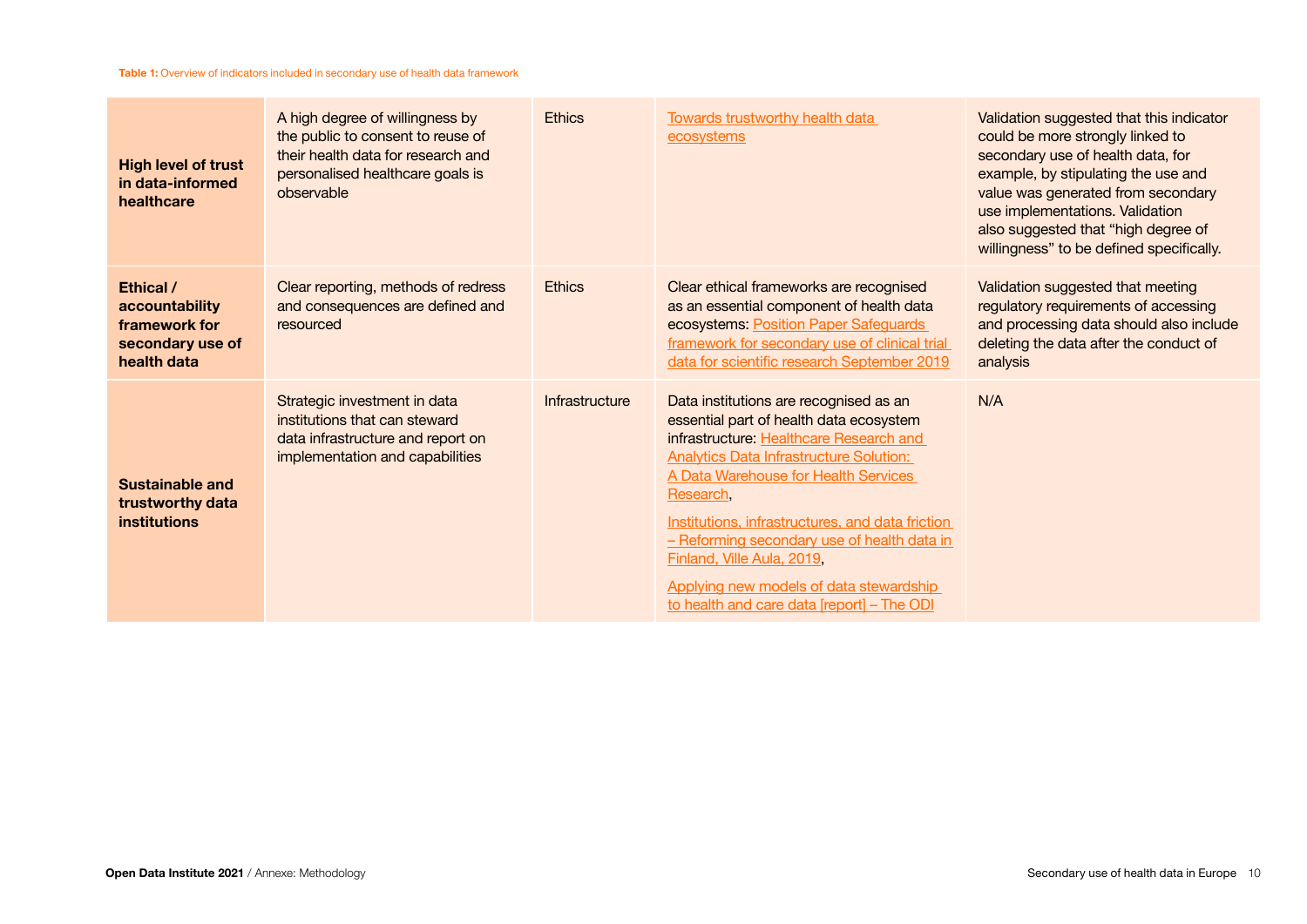| <b>Public/patient</b><br>participation | Investment to support facilitation<br>and participation of citizens and<br>healthcare communities in decision-<br>making | Engagement | Recognised as an essential element in<br>secondary use of health data systems<br>by: Toward the Development of Data<br><b>Governance Standards for Using Clinical</b><br>Free-Text Data in Health Research: Position<br><b>Paper</b><br>Framework to guide the secondary use of<br>My Health Record system data,<br>Update of the European Data Market<br>SMART 2016/0063 Story 6 - The Secondary<br>Use of Health Data and Data-driven<br>Innovation | N/A |
|----------------------------------------|--------------------------------------------------------------------------------------------------------------------------|------------|-------------------------------------------------------------------------------------------------------------------------------------------------------------------------------------------------------------------------------------------------------------------------------------------------------------------------------------------------------------------------------------------------------------------------------------------------------|-----|
|----------------------------------------|--------------------------------------------------------------------------------------------------------------------------|------------|-------------------------------------------------------------------------------------------------------------------------------------------------------------------------------------------------------------------------------------------------------------------------------------------------------------------------------------------------------------------------------------------------------------------------------------------------------|-----|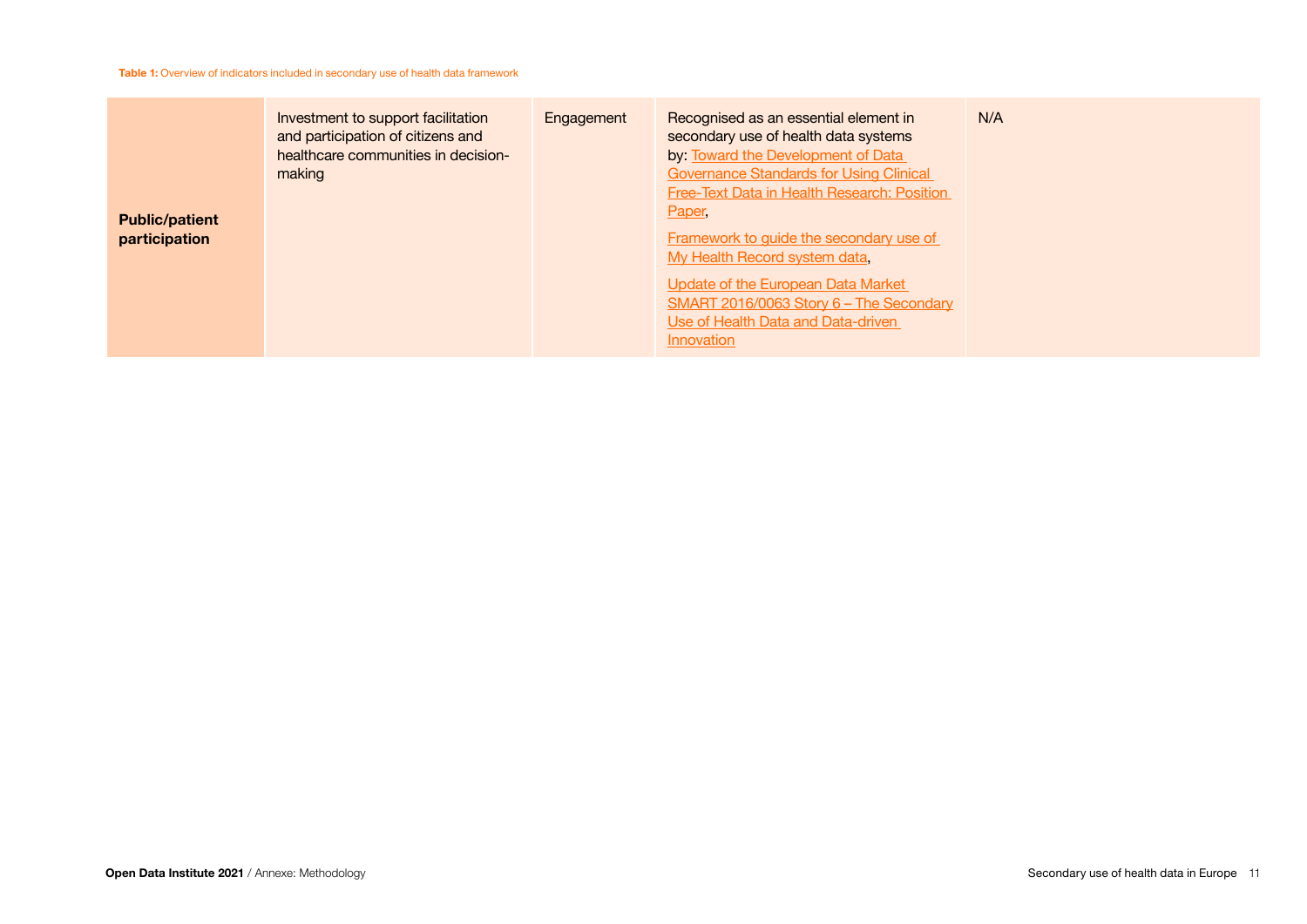## 2. Using the indicator framework to assess maturity of secondary use of health data ecosystems

Policy components and their respective success indicators were considered by how they align with the Open Data Institute's six manifesto points for an open, trustworthy data ecosystem. For example, in this analysis, the policy component "legal framework for sharing of secondary use of data" aligned with the ODI Manifesto area "Infrastructure: Sectors and societies must invest in and protect the data infrastructure they rely on. Open data is the foundation of this emerging vital infrastructure."

**Table 2**, below, provides an example of a policy component with its associated success indicator.

| <b>Policy component</b>                                    | <b>Success indicator</b><br>description                                                                                                             |
|------------------------------------------------------------|-----------------------------------------------------------------------------------------------------------------------------------------------------|
| Legal framework for<br>sharing of secondary use<br>of data | A legal framework is<br>articulated that balances<br>the protection of personal<br>data and the use of<br>de-identified data to<br>benefit society. |

**Table 2**: Example policy component and success indicator

**Table 3** below gives an example of a policy component and its respective success indicator organised by ODI manifesto area in parallel. Overall, there was strong alignment with the ODI manifesto points.

| <b>Policy</b><br>component                                       | <b>ODI</b> manifesto<br>point                                                                                                                                                                       | <b>Success</b><br>indicator<br>description                                                                                                                     |
|------------------------------------------------------------------|-----------------------------------------------------------------------------------------------------------------------------------------------------------------------------------------------------|----------------------------------------------------------------------------------------------------------------------------------------------------------------|
| Legal<br>framework<br>for sharing of<br>secondary<br>use of data | Infrastructure:<br>Sectors and<br>societies must<br>invest in and protect<br>the data<br>infrastructure they<br>rely on. Open data<br>is the foundation of<br>this emerging vital<br>infrastructure | A legal<br>framework is<br>articulated that<br>balances the<br>protection of<br>personal data<br>and the use of<br>de-identified<br>data to benefit<br>society |

**Table 3**: Example integrated ODI framework

## **2.1 Evaluating the policy components**

For each policy component, we identified current policy work, institutional supports, and strategic initiatives at both the European-level and at country-level. These activities were then evaluated or scored against two measures:

- **What is the quality of policy activity for this indicator?** The evaluation range for activities is: having only limited aspects of the success indicator (low); aligned intent but missing key aspects (medium); fully comprehensive (high).
- **What progress is being made on implementation of policy for this indicator?** The scoring range for the policy implementation stage is: not started (0); defined (1); planned (2); pilot initiatives (3); scaled-up implementations (4).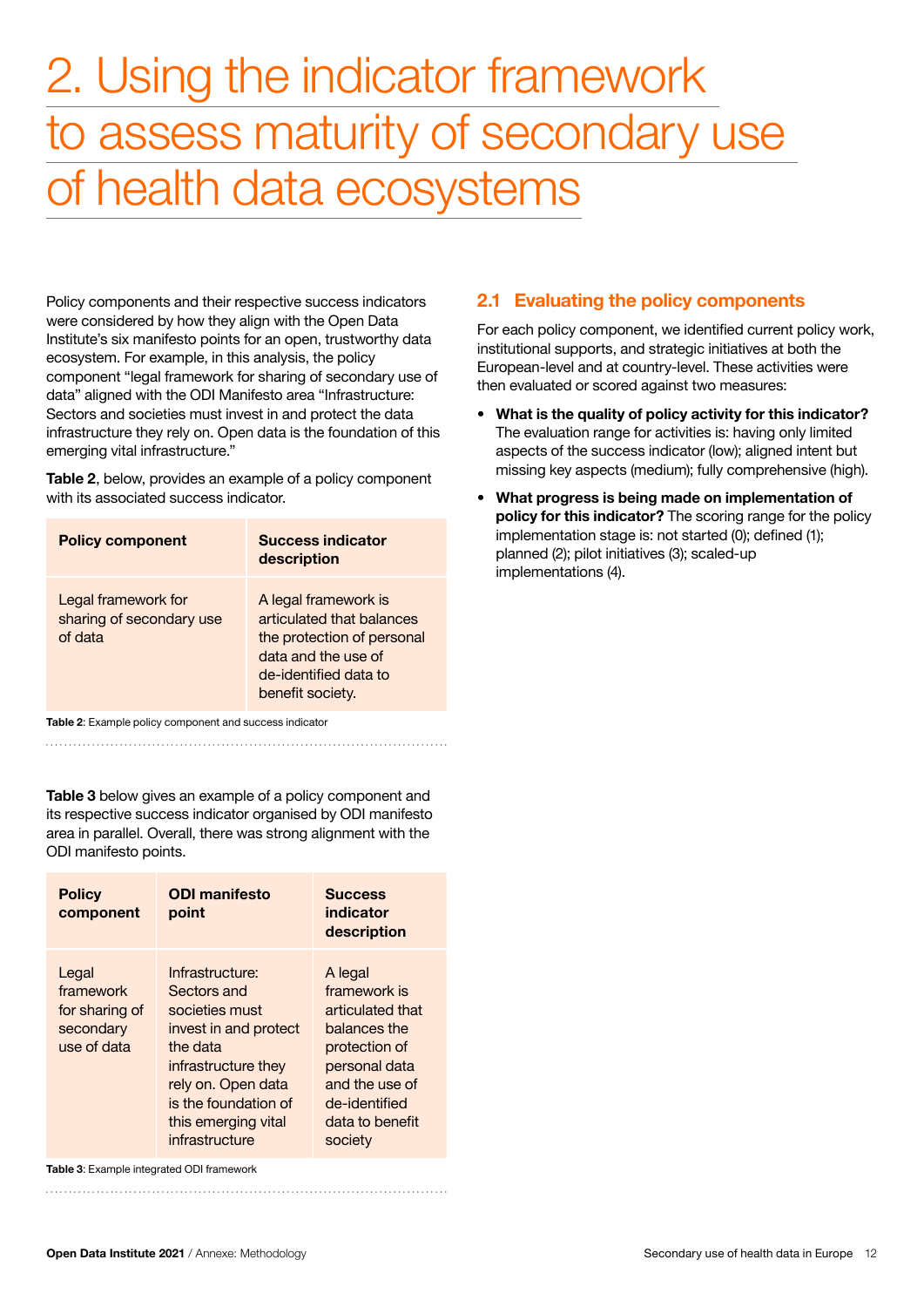As an example, **Table 4**, below, demonstrates this evaluation methodology applied to one of the policy components and its success indicator.

| <b>Policy component</b>                                 | <b>Success indicator</b><br>description                                                                                                             | What is the quality of<br>policy activity for this<br>indicator?                                                                                                                                                                                                                                                                                                                                                                                                                                                         | What progress is being<br>made on implementation<br>of policy for this<br>indicator?                                                                                                                                                                                               |
|---------------------------------------------------------|-----------------------------------------------------------------------------------------------------------------------------------------------------|--------------------------------------------------------------------------------------------------------------------------------------------------------------------------------------------------------------------------------------------------------------------------------------------------------------------------------------------------------------------------------------------------------------------------------------------------------------------------------------------------------------------------|------------------------------------------------------------------------------------------------------------------------------------------------------------------------------------------------------------------------------------------------------------------------------------|
| Legal framework for sharing<br>of secondary use of data | A legal framework is<br>articulated that balances<br>the protection of personal<br>data and the use of de-<br>identified data to benefit<br>society | At EC-level: Medium<br>(There is a range of<br>legislation applicable to<br>balancing personal health<br>data for secondary use<br>including the new Data<br>Governance Act, which<br>proposes 'altruistic use of<br>data' and the General Data<br><b>Protection Regulation</b><br>(GDPR) which preserves<br>privacy, but no clear legal<br>definition of secondary use<br>of health data is given, nor<br>are guidelines available to<br>explain how privacy laws<br>and wider social good value<br>should be balanced) | At EC-level: 3. (There are a<br>number of pilot initiatives<br>being conducted by a range<br>of stakeholders but none<br>have yet been evaluated<br>sufficiently to create a legal<br>framework or set of<br>principles that can be<br>applied across all of Europe)               |
|                                                         |                                                                                                                                                     | At country level (eg<br>France): High (The French<br><b>Data Protection Act</b><br><b>Reference Methodology</b><br>MR004 states that if<br>research does not directly<br>involve human beings,<br>patients can be informed<br>that data may be reused for<br>scientific purposes. Where<br>in doubt, an ethical body<br>assesses research use)                                                                                                                                                                           | At a country level<br>(eg France): 4 (Legislation is<br>in place, guidelines are<br>available to define how<br>decisions are made and an<br>ethics board is in place to<br>assess decisions between<br>private use and benefit to<br>society where it is in dispute<br>or unclear) |

**Table 4**: Example of policy component evaluation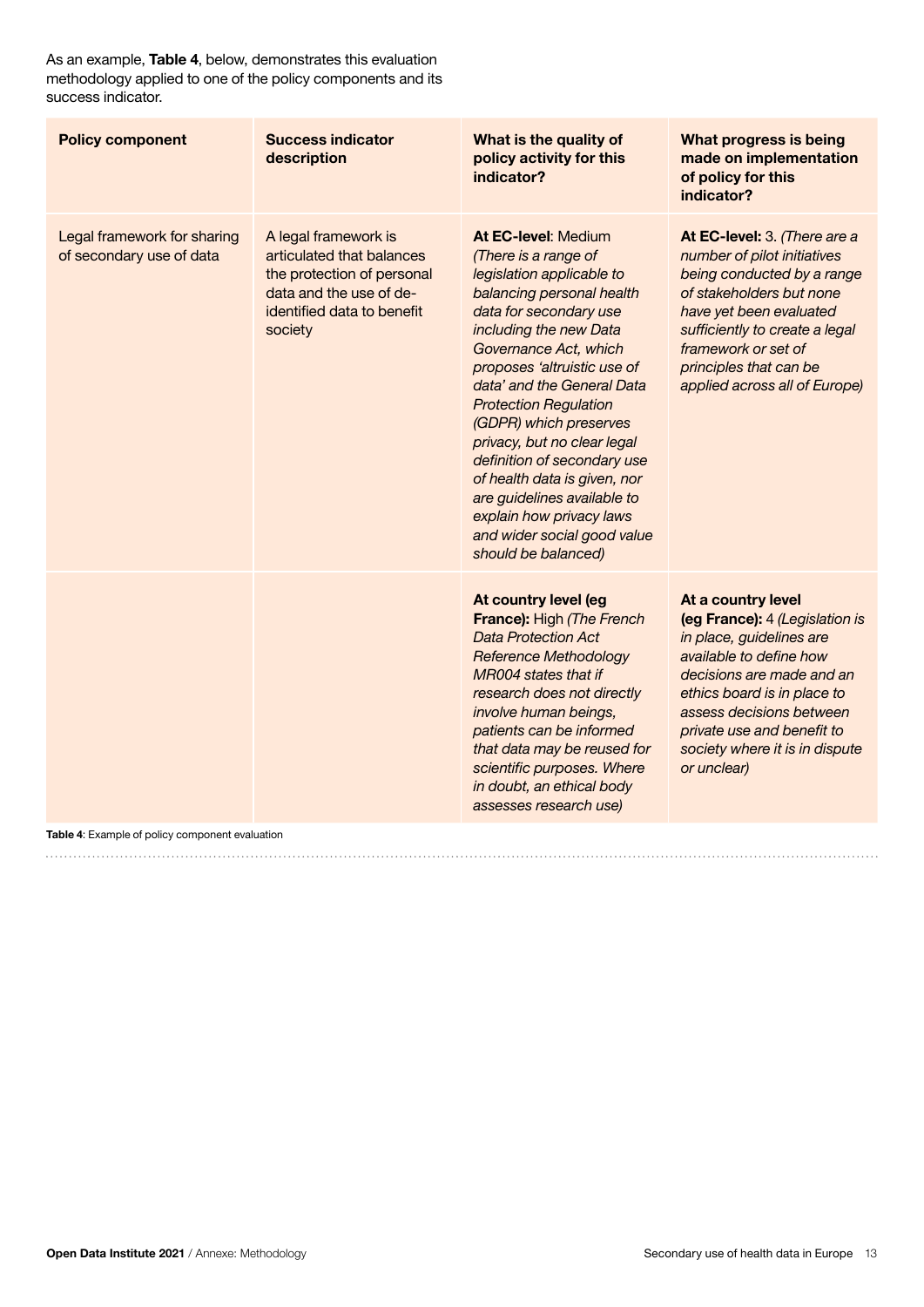## **2.2 Scorecards**

For European-level analysis and for the 29 countries in scope for this project, a comprehensive scorecard for the policy framework was created. We mapped the 22 policy components and their respective success indicators against the ODI manifesto areas, and applied an evaluation of both the quality of the policy activity and the stage of advancement of the implementation for each one. We conducted desk research and analysis to draw up the scorecards, and then used small-group workshops with industry stakeholders to validate and refine our findings.

For each country and for Europe overall, each indicator was then calculated as a score based on the completeness of vision for progress of implementation. Scores for each indicator were then tallied to create an overall score out of 88 for quality and an overall score out of 88 for progress of implementation; for more granular analysis, scores were also calculated as percentages.

As with any such analysis, the approach that we've taken has limitations, which we highlight here to aid with the interpretation of the results:

- The implementation scores evaluate the extent to which policy-makers have invested in implementation of the policy, but do not evaluate the effectiveness of that implementation, nor its impact. So, for example, policy activity might be evaluated against the framework as high quality – which means that there are comprehensive policy statements on the topic – and as having scaled-up implementation, but the nature of that implementation might still be flawed.
- The policy indicators are not evenly distributed across the ODI's manifesto areas for open and trustworthy data ecosystems: for example, the Infrastructure policy area has 13 indicators while the Ethics policy area has only two, so jurisdictions that have invested in data infrastructure policy while neglecting data ethics policy might still score highly overall. One option for mitigating this imbalance would have been to weigh scores across each manifesto area: however, this might lead to a different kind of skew or imbalance in the results, since not all the tools or interventions needed to support open and trustworthy data ecosystems are policy tools.
- The policy indicators evaluate the readiness of the policy environment in the jurisdiction, but do not evaluate other key considerations for implementation and impact – such as the economic, political, and social environment. We have provided some of this context in the country profiles (see Annexes) which include data on country GDP, population size, GDP per capita, and Gini co-efficient for in-country inequalities. The extent and distribution of positive impact from policies to do with secondary use of health data will be dependent on these and other factors.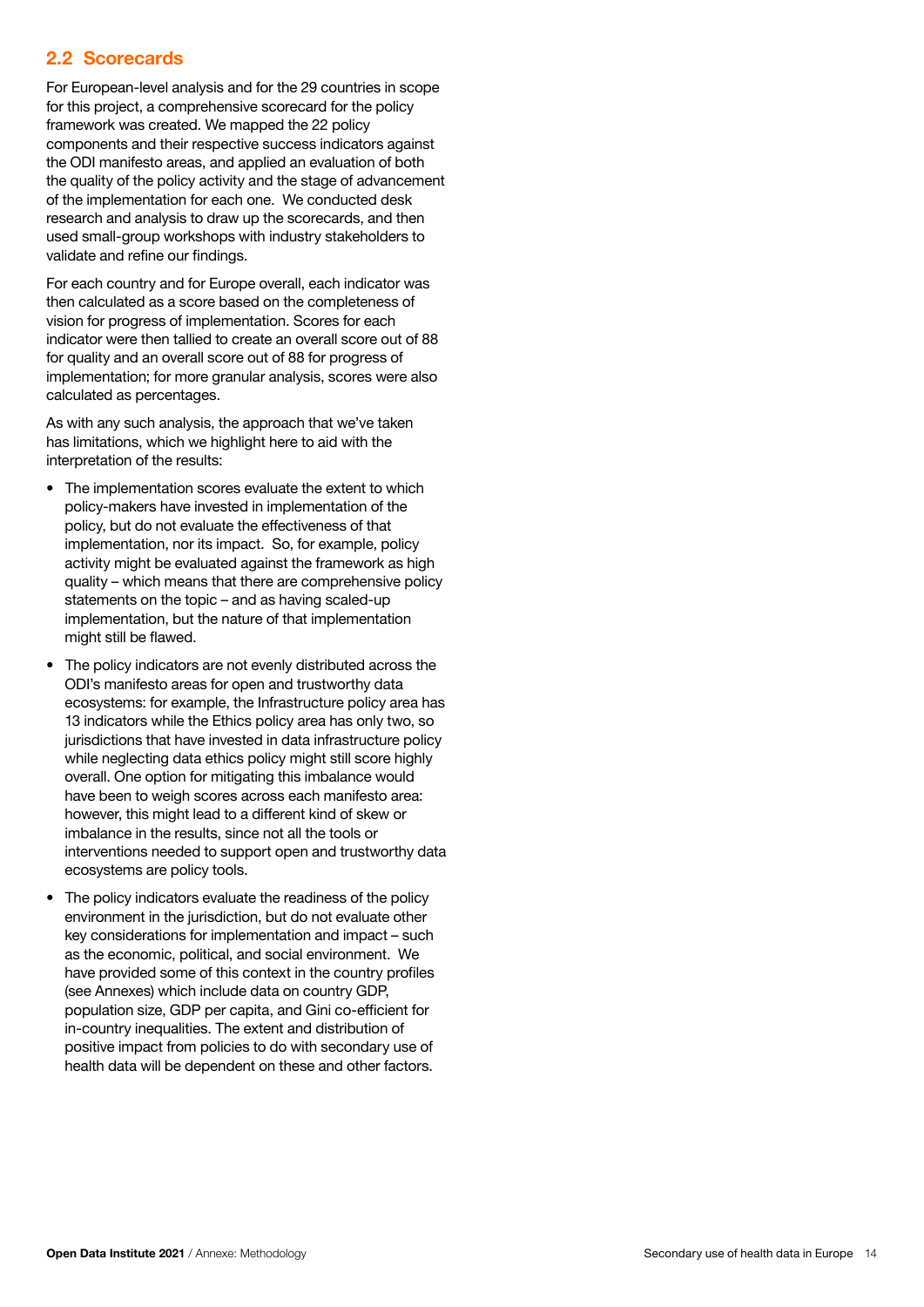## 3. Validating the Framework and Country scoring

The indicator framework was initially validated with the project reference group during the research collation stages of this project.

Feedback was sought from industry stakeholders on the validity of framework indicators, the country-level findings collated in their scorecards, and the metrics calculated (completeness of vision score and implementation progress score) generated by the research team.

Overall, validation did not identify any components that were missing, nor query the high-level groupings and categorisation of the indicator framework.

Some comments were received querying the definition of specific indicators. These were adjusted slightly based on this feedback, but overall, have been incorporated into the limitations and validation notes in the above **Table 1**. That is because, while the indicators in some instances could be improved, the overall feedback related to the scope of the project. For example, the project reference group requested that the assessment include an analysis of nine key datasets. Ideally, an indicator framework would first list what individual data items make up that dataset ('burden of disease registries' is quite broad: which registries are essential to include in the assessment?, for example, and if the country had, say, 80% of those registries in place, what score would they be given? etc), as well as the data governance aspects of those datasets (assessing quality; completeness of the dataset, for example, in some instances, only a small proportion of the population is measured; regularity of reporting; standardisation of data format, etc). This level of analysis was beyond the scope of the research project, but an ideal indicator framework would measure at that level of detail.

There is a degree of subjectivity that was applied to the indicator framework by the lead researcher. In each case, the researcher was assessing the identified health data policy documents and applying a score for completeness of vision and stage of implementation. While this was the subjective view of the researcher, as there was only one researcher reviewing all documentation, the scoring is considered consistent across the countries reviewed.

Validation feedback was essential in uncovering differences between the desktop research undertaken and the implementation experiences of in-country affiliates. Often scores were adjusted by affiliates who were able to guide the researcher to understand that while the policy describes one scenario, in practice, implementation had not progressed, or had resulted in different strategies being used.

Overall, the indicator framework components in their entirety did not meet with disagreement.

### **Source: ODI 'Theory of change' and manifesto**

The ODI was co-founded in 2012 by the inventor of the web Sir Tim Berners-Lee and artificial intelligence expert Sir Nigel Shadbolt to show the value of open data, and to advocate for the innovative use of open data to effect positive change across the globe. The ODI works with companies and governments to build an open, trustworthy data ecosystem. Bringing about sustainable behaviour change within companies and governments that hold and use data via specific programs, advocacy and supporting peer networks is fundamental to the ODI approach.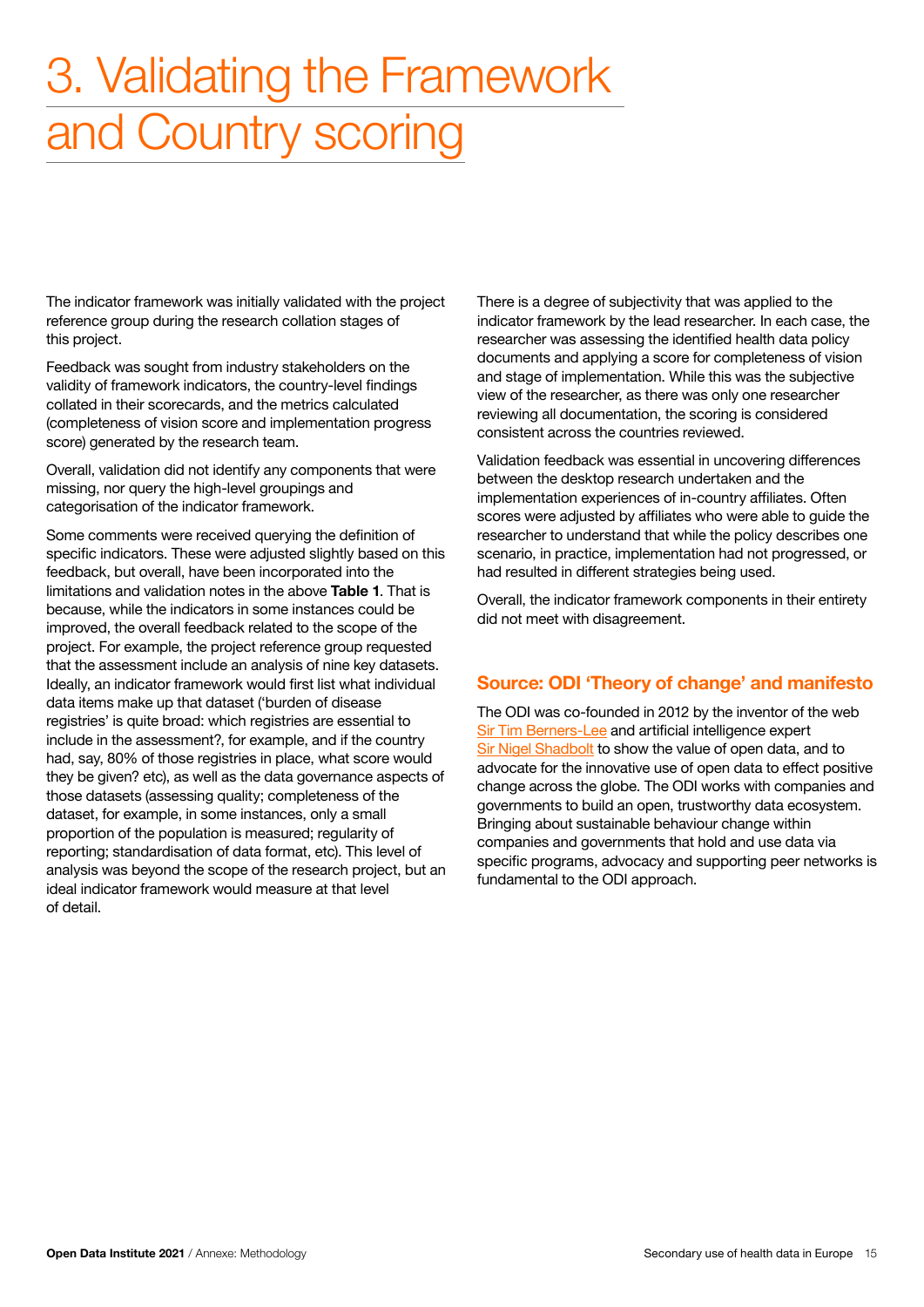Through this model, the ODI has built partnerships with Microsoft, Luminate, the Wellcome Trust, Bill & Melinda Gates Foundation, the World Bank, and others to help shepherd new approaches to open data ecosystems that enable data to be used as a common resource for social good. A key strength of the ODI's model is that it can work across a wide range of sectors, and can develop a common language and series of cross-sector toolkits that support the development of data ecosystems. These resources are being adopted in a wide range of contexts and use-cases, including enabling Covid-19 data sharing<sup>[13]</sup>, fostering data agreements and common tools for industry stakeholders on antimicrobial resistance<sup>[14]</sup>, and encouraging new business and market solutions for physical activity and wellbeing.<sup>[15]</sup>

The ODI has six manifesto areas for an open, trustworthy data ecosystem:[16]

- **Infrastructure:** Sectors and societies must invest in and protect the data infrastructure they rely on. Open data is the foundation of this emerging vital infrastructure.
- **Capability:** Everyone must have the opportunity to understand how data can be, and is being, used. We need data literacy for all, data science skills, and experience using data to help solve problems.
- **Innovation:** Data must inspire and fuel innovation. It can enable businesses, startups, governments, individuals and communities to create products and services, fuelling economic growth and productivity.
- **Equity:** Everyone must benefit fairly from data. Access to data and information promotes fair competition and informed markets, and empowers people as consumers, creators and citizens.
- **Ethics:** People and organisations must use data ethically. The choices made about what data is collected and how it is used should not be unjust, discriminatory or deceptive.
- **Engagement:** Everyone must be able to take part in making data work for us all. Organisations and communities should collaborate on how data is used and accessed to help solve their problems.

This approach allows readers of this report to evaluate relevant policies and policy opportunities using concepts and vocabulary about the data ecosystem that is established and influential across several domains or sectors beyond European health policy.

<sup>13</sup> ODI (2020), 'Applying new models of data stewardship to health and care data'.

<sup>14</sup> ODI (2018), 'Case study: Antimicrobial resistance and data'.

<sup>15</sup> ODI (n.d.), 'Health and physical activity'.

<sup>16</sup> ODI (n.d.), 'Our manifesto'.